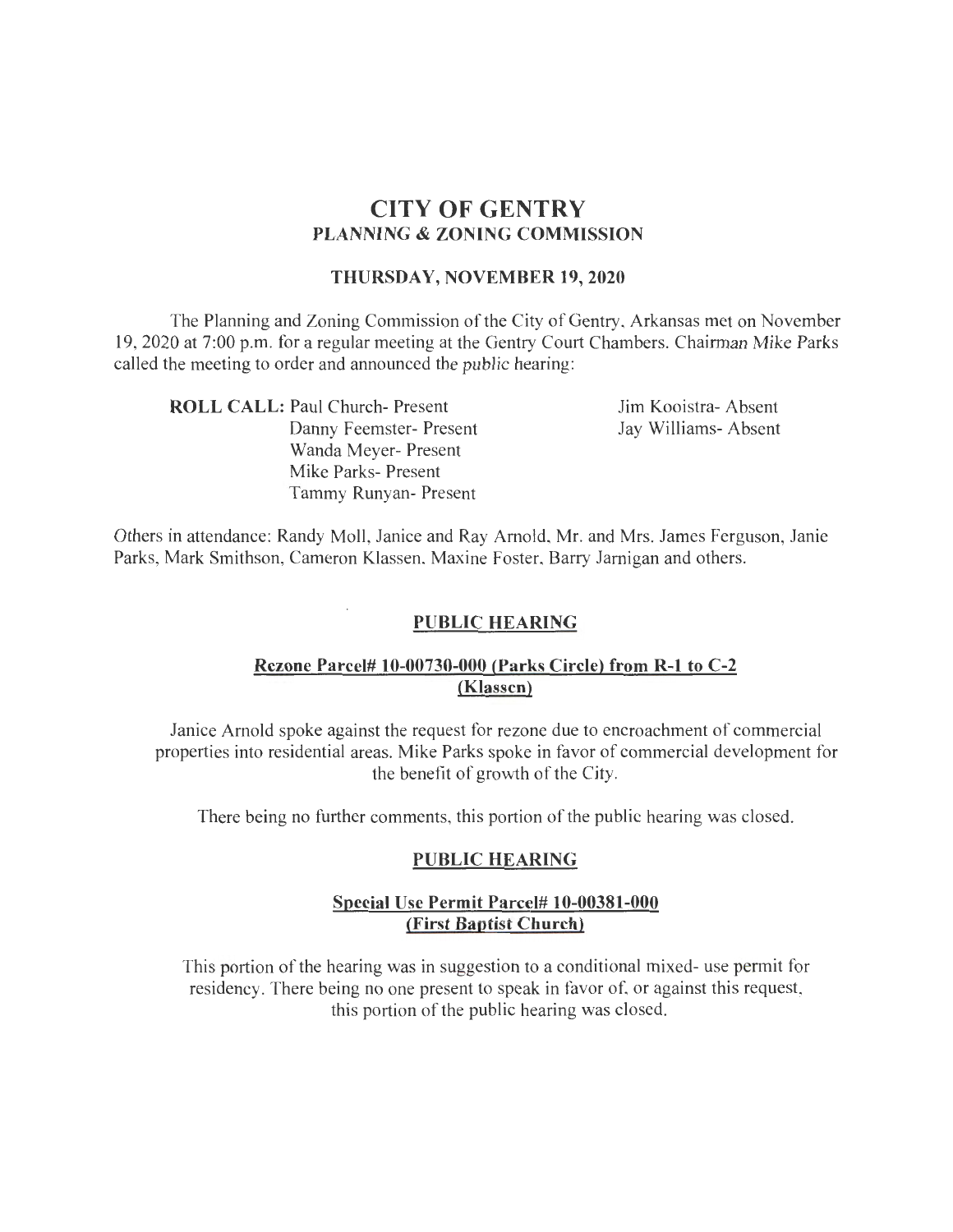### PUBLIC HEARING

### Special Use Permit Parcel# 10-00692-000 (Martinez)

After some discussion of the possibility of congestion and/or vision issues within the area were voiced:

There being no further comments, this portion of the public hearing was closed and the regular meeting of the Planning and Zoning Commission began with roll call:

#### PLANNING COMMISSION

#### MEMBERS PRESENT

#### MEMBERS ABSENT

Paul Church Danny Feemster Wanda Meyer Mike Parks Tammy Runyan

Jim Kooistra Jay Williams

Others in Attendance: City Clerk Jenny Trout, City Attorney Joel Kurtz, Mark Smithson, Janie Parks, Maxine Foster, Randy Moll, James Ferguson, Barry Jarnigan, Ray and Janice Arnold, Cameron Klassen, and others.

#### Review of the Minutes of the October 15, 2020 Regular Meeting:

Motion: Church- To approve the minutes as presented Second: Runyan Roll Call: Church-yes Meyer-pass Motion Passed. Feemster-yes Runyan-yes Parks-yes

#### 1). Rezone: Cameron & Janelle Klassen Parcel# 10-00730-000

After discussion and consideration:

Motion: Church-to approve the rezone from R-1 to C-2 Second: Runyan Roll Call: Church- yes Meyer-no Motion Passed. Feemster-yes Runyan-yes Parks-yes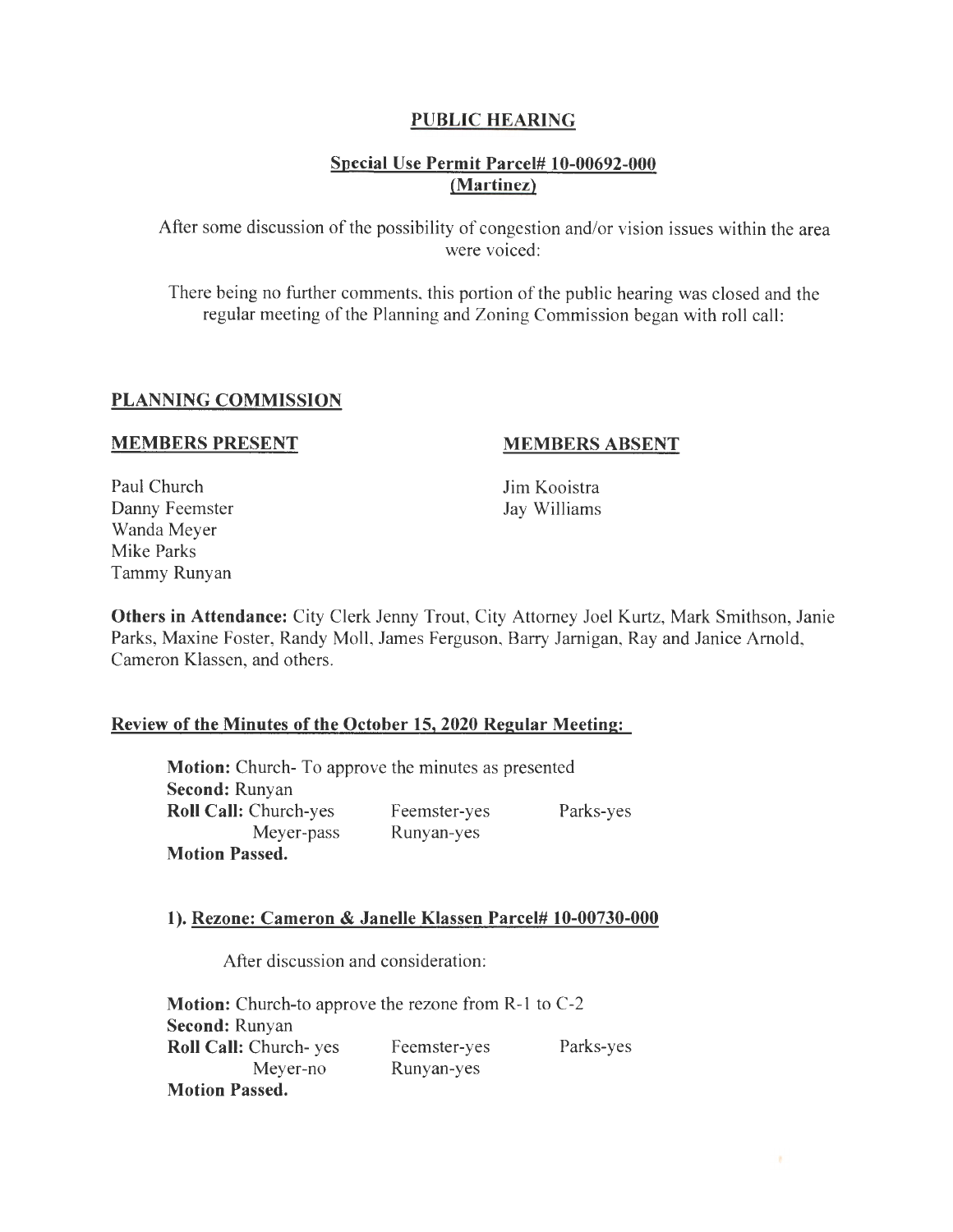## 2). Special Use Permit: First Baptist Church of Gentry; Parcel# 10-00381-000

After discussion:

**Motion:** Meyer - to approve conditional special use permit; to be used as a residence Second: Feemster Roll Call: Church-yes Feemster-yes Parks-yes Meyer-yes Runyan-yes Motion passed.

### 3). Special Use Permit: Hugo & Doris Martinez; Parcel# 10-00692-000

After review and consideration:

**Motion:** Church to deny the request for special use permit due to the proximity of the property line Second: Meyer Roll Call: Church-yes Meyer-yes Motion passed. Feemster-yes Runyan-yes Parks-yes

## 4). Subdivision- Sketch 1: Williams Family Revocable Living Trust; Parcel# 10-18-13849-000

After review and discussion:

| <b>Motion:</b> Church- to approve the Sketch Plan with addition of gas lines |              |           |
|------------------------------------------------------------------------------|--------------|-----------|
| <b>Second: Runyan</b>                                                        |              |           |
| <b>Roll Call: Church-yes</b>                                                 | Feemster-yes | Parks-yes |
| Meyer-yes                                                                    | Runyan-yes   |           |
| <b>Motion passed.</b>                                                        |              |           |

\*At this time Planning Commission was presented with the Preliminary Plat as well and all agreed to proceed with review:

### 4). A. Subdivision- Preliminary Plat: Williams Family Revocable Living Trust

Motion: Church- to approve the Preliminary Plat with the noted additions Second: Meyer Roll Call: Church-yes Meyer-yes Motion passed. Feemster-yes Runyan-yes Parks-yes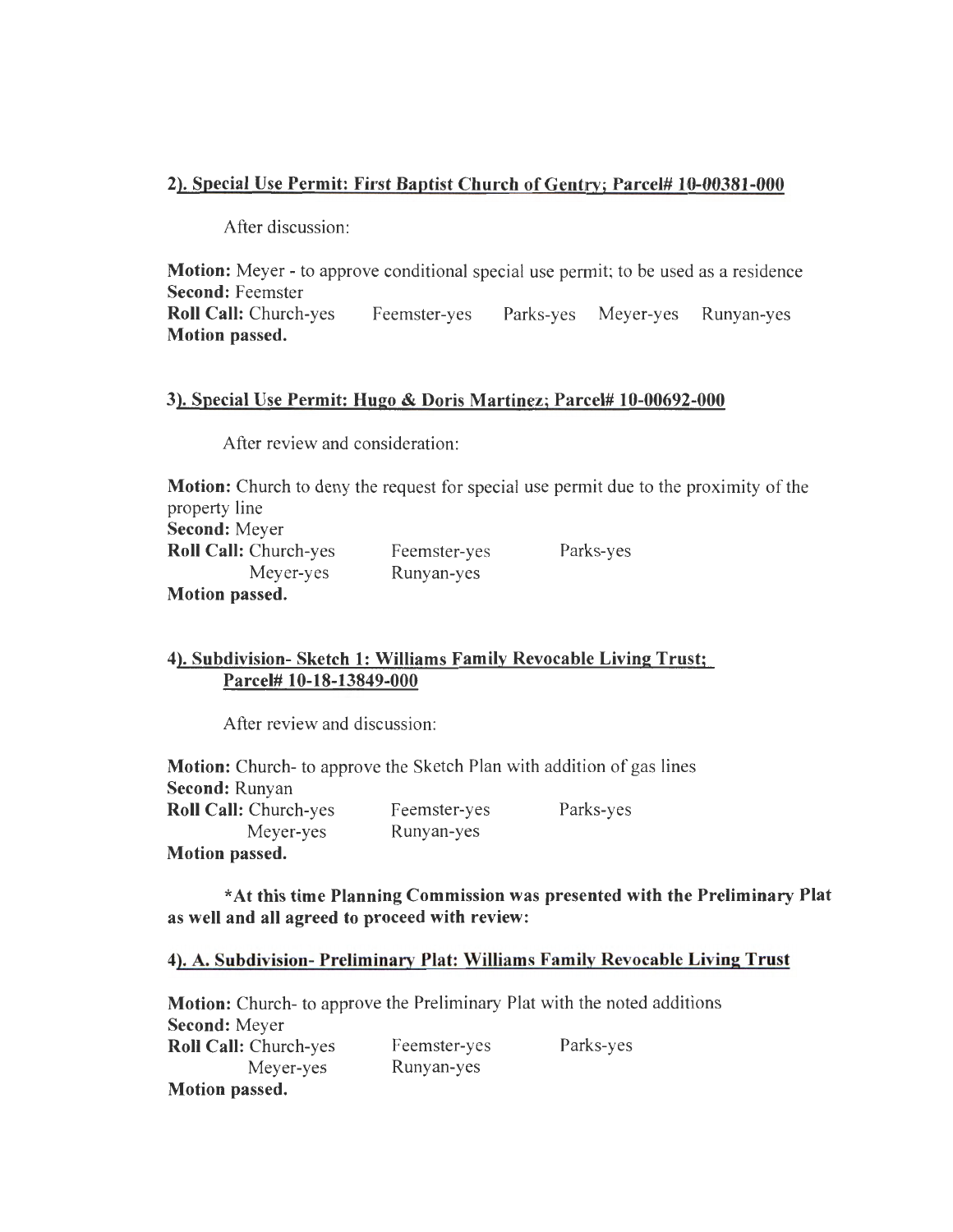### **5). Sunset Ridge: Country Lots LLC: Final; Parcel# 10-00148-200**

After review and consideration:

**Motion:** Runyan- to approve with additions, to be presented to City Council **Second:** Meyer **Roll Call:** Church-yes Meyer-yes **Motion passed.**  Feemster-yes Runyan-yes Parks-yes

### **6). Subdivision- Lot Split: Cletus Dalla Rosa (RLP Development); Parcel# 10-00878-000**

After review and consideration:

**Motion:** Church- to approve the Lot split **Second:** Runyan **Roll Call:** Church-yes Meyer-yes **Motion passed.**  Feemster-yes Runyan-yes Parks-yes

### **7). Lot Line Adjustment- First Assembly of God Church of Gentry; Parcel# 10-00768-000**

After review and consideration:

**Motion:** Meyer-to table the lot line adjustment until an easement has been presented in regard to the septic, and brought back to planning and zoning for further review. **Second:** Runyan

| <b>Roll Call: Church-yes</b> | Feemster-yes | Parks-yes |
|------------------------------|--------------|-----------|
| Meyer-yes                    | Runyan-yes   |           |
| Motion passed.               |              |           |

**8). A Moratorium Ordinance: An Ordinance Imposing a Temporary Moratorium on Issuance of Building Permits for Certain Structures within a Portion of the City of Gentry; and for Other Purposes,** was presented for review. City Attorney Joel Kurtz explained the Moratorium Ordinance, and the reason for it.

At this time Mr. James Ferguson spoke regarding suggestions to be included in this ordinance such as: changing the lot width size to 50ft. and, with exception to those already in place, no front yard fences more than 3 *Y2* feet in height, and preferably "picket fence style".